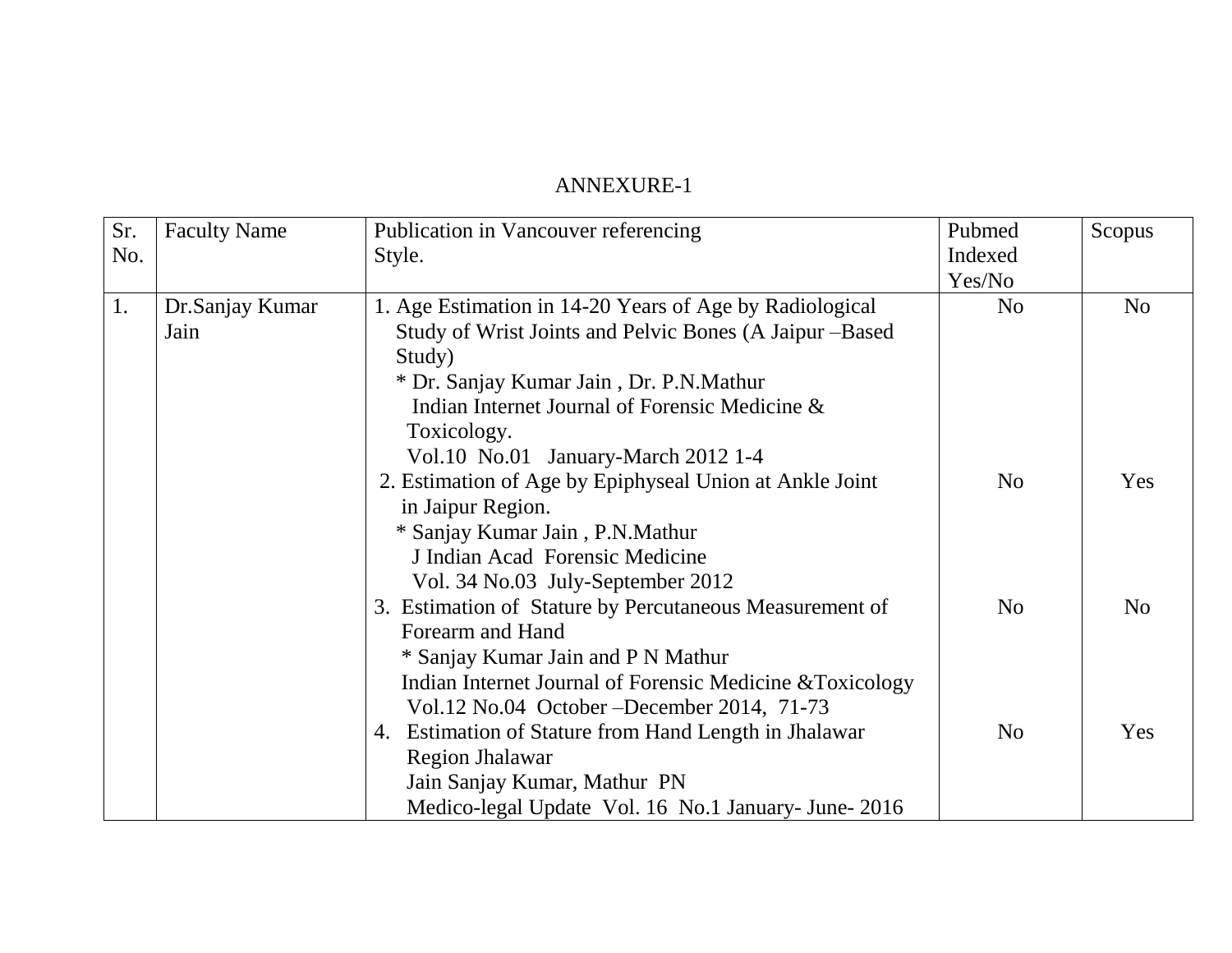|    |                   | Estimation of Stature by Measurement of Foot Length<br>5.<br>Jain Sanjay Kumar, Mathur PN<br>Medico-legal Update Vol. 16 No.1<br>January-June-2016                                                                                                                                        | N <sub>o</sub> | Yes |
|----|-------------------|-------------------------------------------------------------------------------------------------------------------------------------------------------------------------------------------------------------------------------------------------------------------------------------------|----------------|-----|
|    |                   | Estimation of Stature from percutaneous length of Tibia in<br>6.<br>living subject in Jhalawar Region of Rajasthan<br>* Dr. Mukesh Kumar Meena, Dr. Sanjay Kumar Jain,<br>Dr. Ramakant Verma<br>Punjab Academy of Forensic Medicine & Toxicology<br>Vol.no. 21 No.01 January to June-2021 | Yes            | Yes |
| 2. | Dr. Bhavesh Bohra | Estimation of Postmortem Interval by Measuring Level<br>1.<br>of Ascorbic Acid in Vitreous Humour<br>* Bhavesh Bohra, Indu Bala Mathur, Yogesh Sharma,<br>Amit Joshi, Vijay Pal, Manoj Joshi<br>Medico-legal Update Vol. 14 No.2 July-December 2014                                       | N <sub>o</sub> | Yes |
|    |                   | 2. Profile of Death due to Road Traffic Accidents Brought<br>To Dr. S.N. Medical College & Hospital, Jodhpur<br>* Ramakant Verma, Bhavesh Bohra, Vinod Garg,<br>Narendra Vaishnawa, Naveen Kumar Simatwal, PC<br>Vyas                                                                     | N <sub>o</sub> | Yes |
|    |                   | J Indian Acad Forensic Medicine<br>Vol. 36 No.03 July- September 2014<br>Estimation of Post-mortem Interval by Measuring<br>3.<br>Potassium Level in Vitreous Humour<br>* Bhavesh Bohra, Ramakant Verma, Indu Bala Mathur,<br>Yogesh Sharma, Vijay Pal Khangwal, Manoj Joshi              | N <sub>o</sub> | Yes |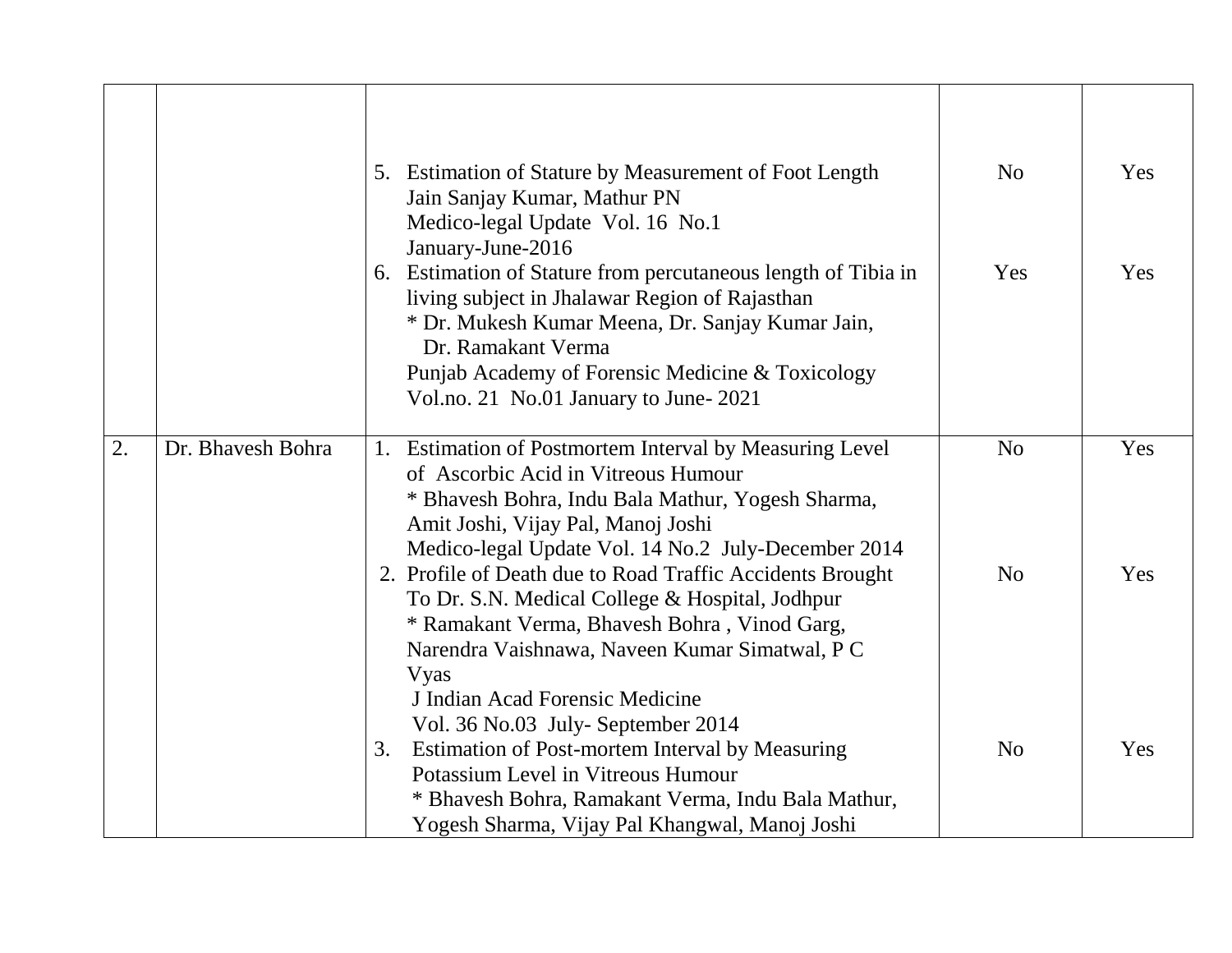|    |                   |    | J Indian Acad Forensic Medicine<br>Vol. 36 No.04 October-December 2014                                                                                                                                 |                |                |
|----|-------------------|----|--------------------------------------------------------------------------------------------------------------------------------------------------------------------------------------------------------|----------------|----------------|
|    |                   | 4. | Trends of Fatal Poisoning in Jhalawar Region of<br>Rajasthan: A 5- Year Retrospective Study<br>* Ramakant Verma, Khushpal Singh Rathore, Bhavesh                                                       | N <sub>o</sub> | Yes            |
|    |                   |    | Bohra<br>Indian Journal of Forensic Medicine & Toxicology<br>Vol. 15 No.02 April – June 2021                                                                                                           |                |                |
|    |                   | 5. | Profile of Electrocution Related Mortality in Southern-<br>Eastern Region of Rajasthan<br>* Ramakant Verma, Bhavesh Bohra, Anushree Sharma                                                             | Yes            | Yes            |
|    |                   |    | Journal of Punjab Academy Forensic Medicine &<br>Toxicology                                                                                                                                            |                |                |
|    |                   | 6. | Vol. 20 No.01.2020<br>Eruption of Third Molar Teeth in Various Age Groups                                                                                                                              | N <sub>o</sub> | N <sub>o</sub> |
|    |                   |    | In Both Sex by Radiograph in Jhalawar Population.<br>*Dr. Naveen Kumar, Dr. Bhavesh Bohra, Dr. Ramrekh,<br>Dr. Mukesh Kumar Meena, Dr. Neha<br>International General of Medical and Biomedical Studies |                |                |
|    |                   |    | Vol. no .05 No.10 October, 2021                                                                                                                                                                        |                |                |
| 3. | Dr.Ramakant Verma | 1. | Profile of Electrocution Related Mortality in Southern-<br>Eastern Region of Rajasthan.                                                                                                                | Yes            | Yes            |
|    |                   |    | * Ramakant Verma, Bhavesh Bohra, Anushree Sharma<br>Journal of Punjab Academy Forensic Medicine &<br>Toxicology Vol. 20 No.01.2020                                                                     |                |                |
|    |                   | 2. | Trends of Fatal Poisoning in Jhalawar Region of<br>Rajasthan: A 5- Year Retrospective Study<br>* Ramakant Verma, Khushpal Singh Rathore, Bhavesh                                                       | N <sub>o</sub> | Yes            |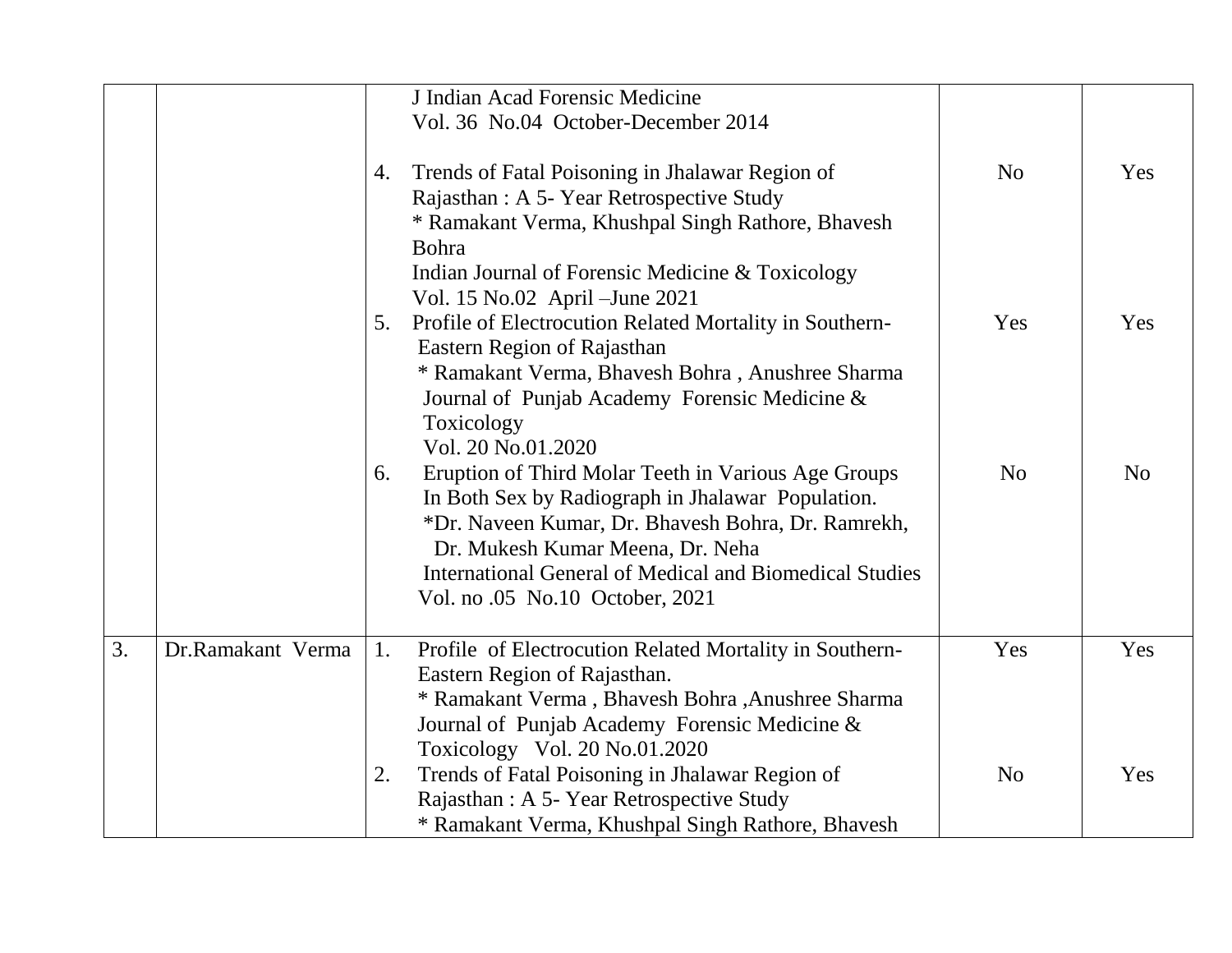|  |    | Bohra                                                          |                |                |
|--|----|----------------------------------------------------------------|----------------|----------------|
|  |    | Indian Journal of Forensic Medicine & Toxicology               |                |                |
|  |    | Vol. 15 No.02 April-June 2021                                  |                |                |
|  | 3. | Profile of Death due to Road Traffic Accidents Brought         | N <sub>o</sub> | Yes            |
|  |    | To Dr. S.N. Medical College & Hospital, Jodhpur                |                |                |
|  |    | * Ramakant Verma, Bhavesh Bohra, Vinod Garg,                   |                |                |
|  |    | Narendra Vaishnawa, Naveen Kumar Simatwal, PC                  |                |                |
|  |    | Vyas                                                           |                |                |
|  |    | J Indian Acad Forensic Medicine                                |                |                |
|  |    | Vol. 36 No.03 July- September 2014                             |                |                |
|  | 4. | Estimation of Post-mortem Interval by Measuring                | N <sub>o</sub> | Yes            |
|  |    | Potassium Level in Vitreous Humour                             |                |                |
|  |    | * Bhavesh Bohra, Ramakant Verma, Indu Bala Mathur,             |                |                |
|  |    | Yogesh Sharma, Vijay Pal Khangwal, Manoj Joshi                 |                |                |
|  |    | J Indian Acad Forensic Medicine                                |                |                |
|  |    | Vol.36 No.04 October-December 2014                             |                |                |
|  | 5. | Estimation of Stature from percutaneous length of Tibia in     | Yes            | Yes            |
|  |    | living subject in Jhalawar Region of Rajasthan                 |                |                |
|  |    | * Dr. Mukesh Kumar Meena, Dr. Sanjay Kumar Jain,               |                |                |
|  |    | Dr. Ramakant Verma                                             |                |                |
|  |    | Punjab Academy of Forensic Medicine & Toxicology               |                |                |
|  |    | Vol.no. 21 No.01 January to June-2021                          |                |                |
|  | 6. | Study of Finger Printing Pattern in Relation to Gender         | N <sub>o</sub> | N <sub>o</sub> |
|  |    | and Blood Group in Jhalawar Region                             |                |                |
|  |    | * Dr. Ramrekh Dhaker, Dr Ramakant Verma, Dr. Vaibhav           |                |                |
|  |    | Bhatnagar, Dr. Mukesh Kumar Meena                              |                |                |
|  |    | <b>International General of Medical and Biomedical Studies</b> |                |                |
|  |    | Vol. no .05 No.09 September, 2021                              |                |                |
|  |    |                                                                |                |                |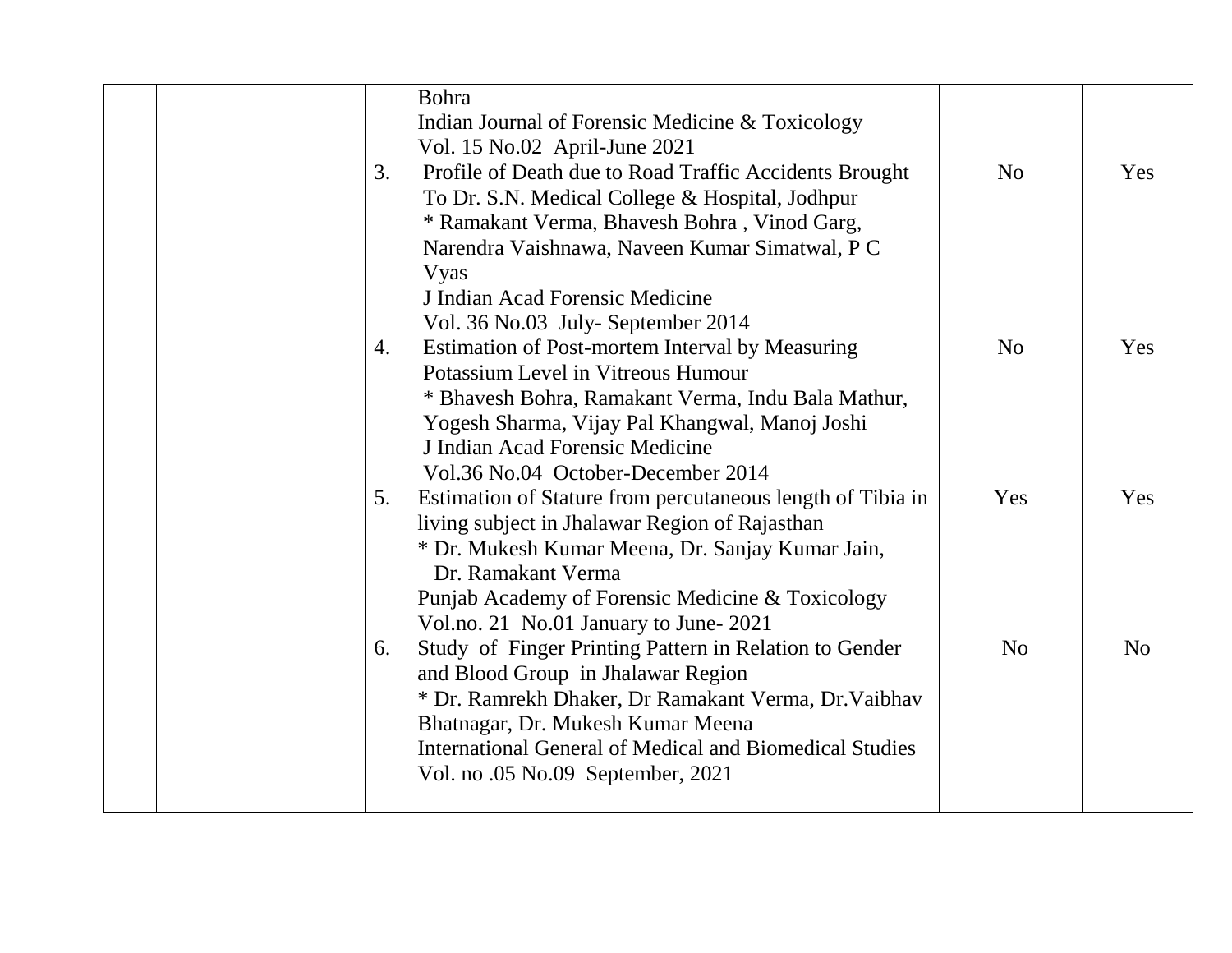## ANNEXURE-2

| S. No. | <b>Faculty Name</b>   |                                                                                                                                                                                                                                                                                                                                                                                                                                                                                                                                                                                                                                                                                                                                                                                                                                                                                                                                                                                                                                                               |
|--------|-----------------------|---------------------------------------------------------------------------------------------------------------------------------------------------------------------------------------------------------------------------------------------------------------------------------------------------------------------------------------------------------------------------------------------------------------------------------------------------------------------------------------------------------------------------------------------------------------------------------------------------------------------------------------------------------------------------------------------------------------------------------------------------------------------------------------------------------------------------------------------------------------------------------------------------------------------------------------------------------------------------------------------------------------------------------------------------------------|
| 1.     | Dr. Sanjay Kumar Jain | <b>Medical Education Technology</b><br>1. Basic course workshop in Medical Education Technology at Smt. NHL<br>Municipal Medical College, Ahmedabad, Gujarat on 11 <sup>th</sup> - 13 <sup>th</sup><br>September, 2013<br>2. Revised Basic Course Workshop and ATCOM Sensitization Programme<br>at Smt. NHL Municipal Medical College, Ahmedabad, Gujrat $19th$ to $22th$<br>December, 2017<br>3. Curriculum Implementation Support Programme (CISP-1) at Jhalawar<br>Medical College, Jhalawar, Rajasthan on Dated 22 <sup>th</sup> to 24 <sup>th</sup> July, 2019<br>4. Curriculum Implementation Support Programme (CISP-2) as Faculty at<br>Jhalawar Medical College, Jhalawar Rajasthan on Dated $10^{th}$ to $11^{th}$<br>August, 2020<br>5. Revised Basic course workshop and ACTOM Sensitization Programme as<br>Resource Person at Jhalawar Medical College, Jhalawar, Rajasthan on<br>Dated 26 <sup>th</sup> to 28 <sup>th</sup> August, 2021<br><b>Research Methodology</b><br>1. Basic Course in Biomedical Research completed in March-June 2021 |
| 2.     | Dr. Bhavesh Bohra     | <b>Medical Education Technology</b><br>1. Curriculum Implementation Support Programme (CISP-1) at Jhalawar                                                                                                                                                                                                                                                                                                                                                                                                                                                                                                                                                                                                                                                                                                                                                                                                                                                                                                                                                    |